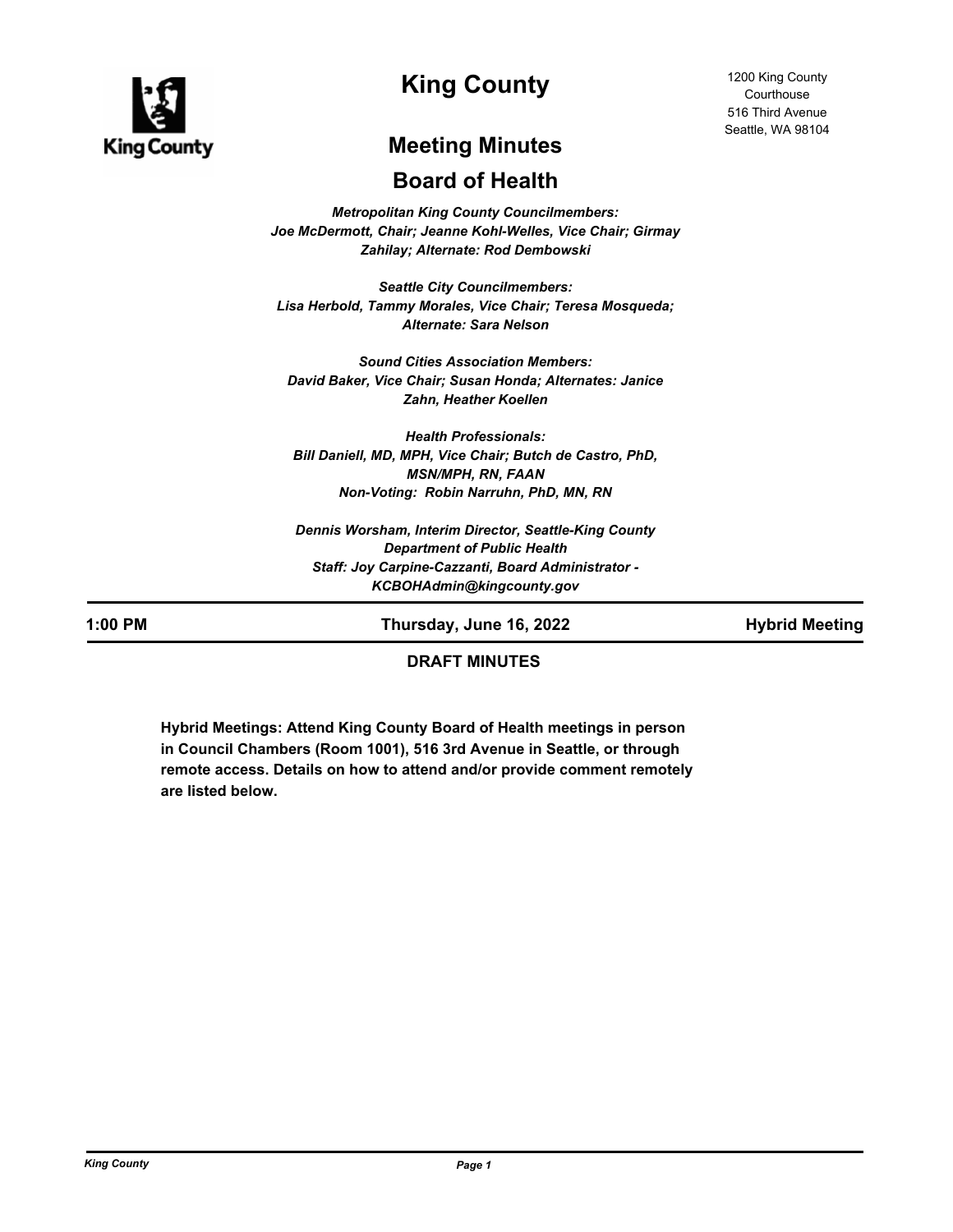#### **HOW TO PROVIDE PUBLIC COMMENT:**

**There are two ways to provide public comment:**

**1. In person: You may attend the meeting in person in Council Chambers.**

**2. Remote attendance on the Zoom Webinar: You may provide oral public comment at the meeting by connecting to the meeting via phone or computer using the ZOOM application at https://zoom.us/, and entering the Webinar ID below. Join online Paste the following link into the address bar of your web browser:** 

**https://kingcounty.zoom.us/j/83626142088 to join online.**

**Join by Telephone Dial: US : +1 253 215 8782 Webinar ID: 836 2614 2088**

**If you do not wish to provide public comment, please help us manage the callers by using one of the options below to watch or listen to the meeting.**

**HOW TO WATCH/LISTEN TO THE MEETING: There are two ways to watch or listen in to the meeting:**

**1) Stream online via this link** 

**https://livestream.com/accounts/15175343/events/4485487 or input the link web address into your web browser.**

**2) Watch King County TV Channel 22 (Comcast Channel 22 and 322(HD), Wave Broadband Channel 2.**

### **1. Call to Order**

*The meeting was called to order at 1:02 p.m.*

## **2. Roll Call**

Present: 9 - Baker, Daniell, de Castro, Herbold, Kohl-Welles, McDermott, Morales, Mosqueda and Zahilay

**Excused:** 1 - Honda

#### **Announcement of Any Alternates Serving in Place of Regular Members 3.**

*No alternates served in place of regular members. Boardmembers, Zahn, Koellen and Narruhn were also in attendance.*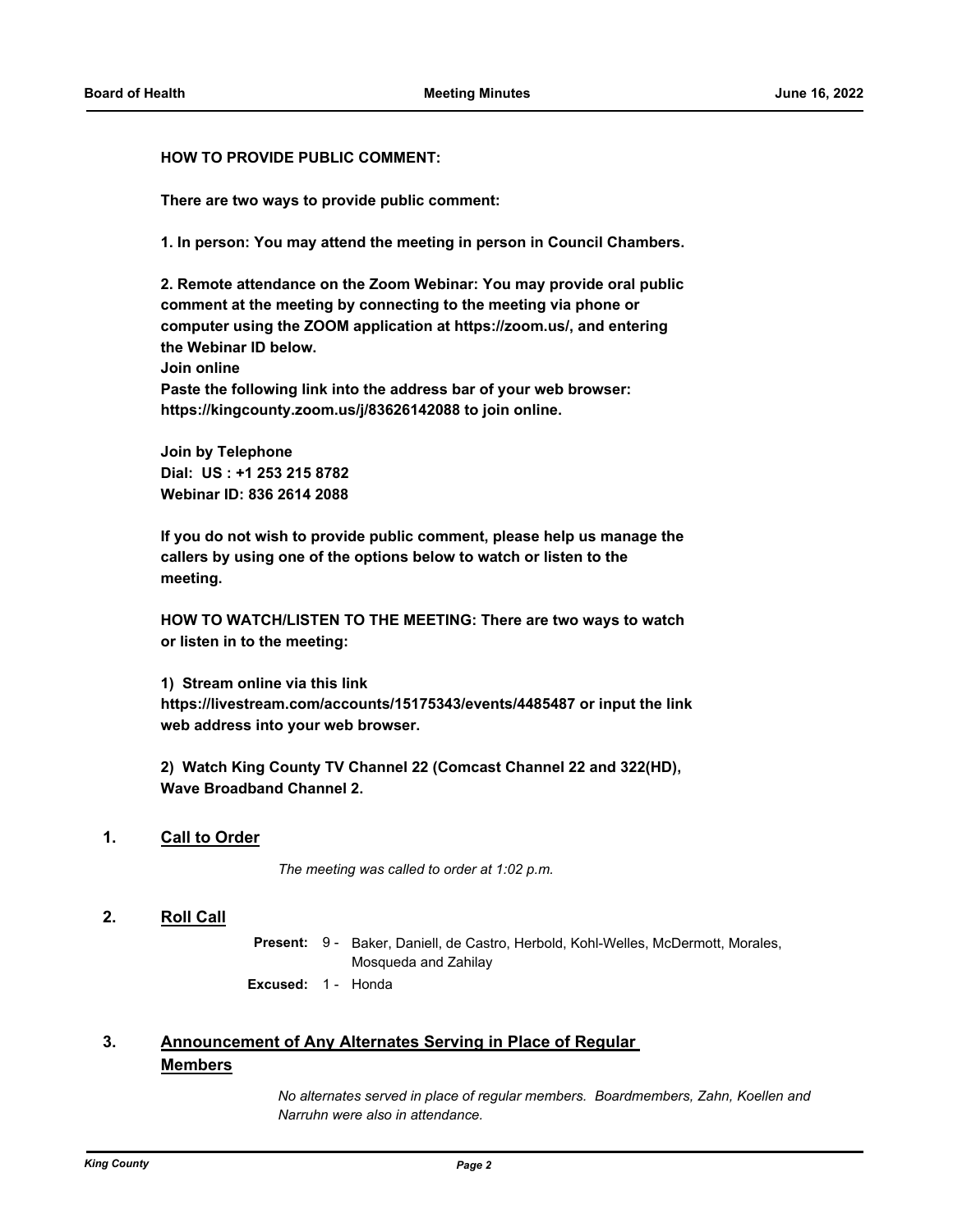#### **4. Approval of Minutes of May 19, 2022**

*Councilmember Morales moved to approve the minutes of the May 19, 2022, meeting as presented. Seeing no objection, the Chair so ordered.*

## **5. Public Comments**

*The following people spoke: Pearl Richard Alex Zimmerman Joe Kunzler Lisa Templeton*

# **6. Chair's Report**

*The Chair briefed the board on logistics for future meetings, the order of items on the upcoming agenda, and announced that Boardmember Morales will be Chair for the July meeting.*

#### **7. Director's Report**

*Dennis Worsham, Interim Director, Public Health - Seattle & King County briefed the Board on monkeypox, syphilis and COVID vaccines for children.*

# **Briefings**

#### **8. [BOH Briefing No. 22-B06](http://kingcounty.legistar.com/gateway.aspx?m=l&id=/matter.aspx?key=23162)**

Preventing Childhood Lead Poisoning in King County

*Amy Shumann, Manager, Lead and Toxics Program, Environmental Health Services Division, Public Health - Seattle & King County; MaryKate Cardon, DNP, BSN, RN, Co-Director, NW Pediatric Environmental Health Specialty Unit, University of Washington; Monica Ayers, Policy Liaison, Hazardous Waste Management Program; and Steve Whittaker, Ph.D., Research Services Program Manager, Hazardous Waste Management Program; briefed the Board and answered questions on preventing childhood lead poisoning in King County.*

#### **This matter was Presented**

#### **9. [BOH Briefing No. 22-B07](http://kingcounty.legistar.com/gateway.aspx?m=l&id=/matter.aspx?key=23163)**

COVID-19 and "Long COVID"

*Dr. Jeffrey S. Duchin, Health Officer and Chief, communicable Disease Epidemiology & Immunization Section, Public Health - Seattle & King County briefed the Board and answered questions.*

#### **This matter was Presented**